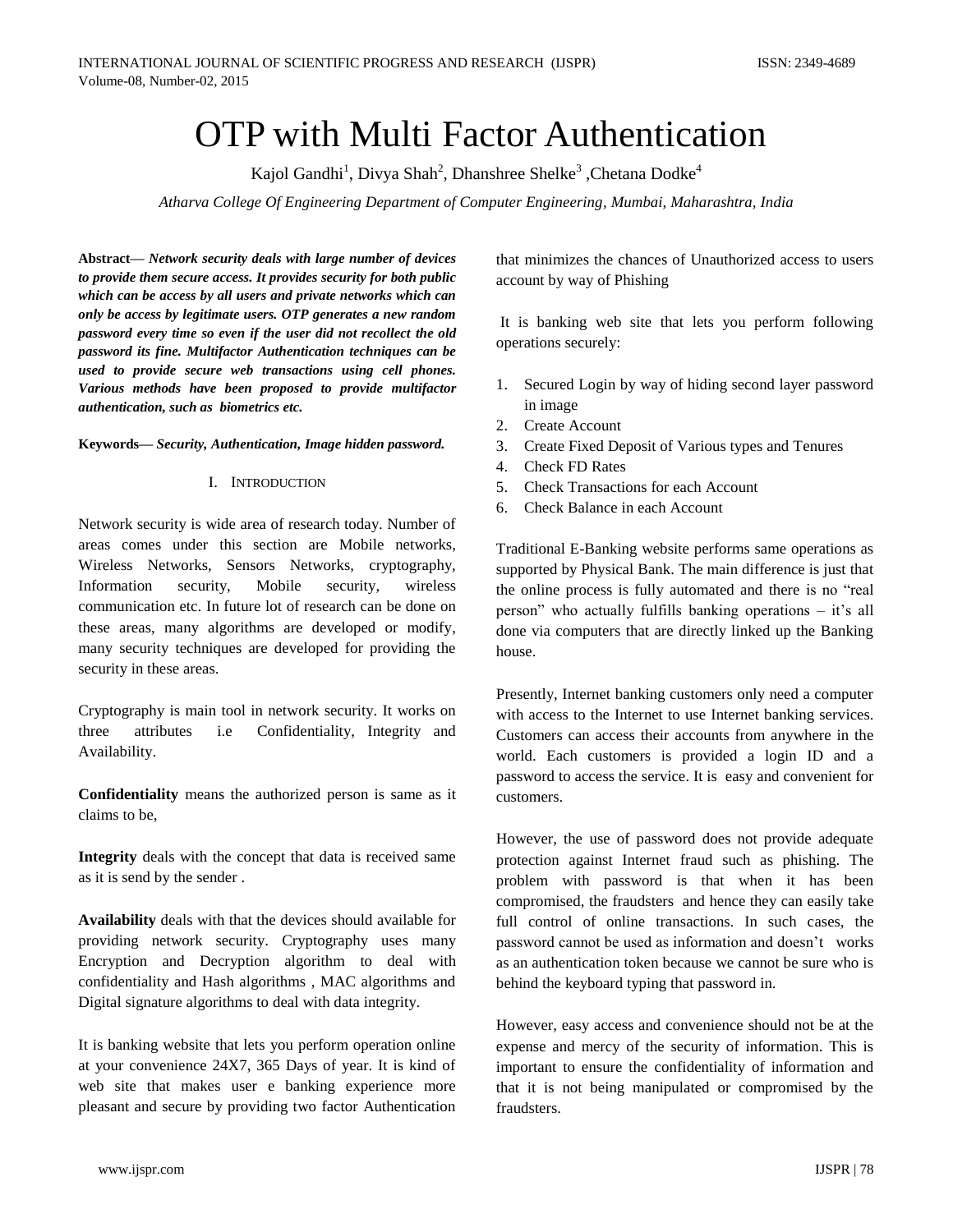The paper is organized as follows: the first section provides a brief introduction. The second section describes about the design of the project, the third section describes about the implementation of the work. Conclusion and Future research directions are presented in the last section.

## II. PROJECT DESIGN

The most important goal of security enhancement using data hiding in image is to hide messages within the image so the intended receiver of the image get the data of his interest in the form of the image so even if this image fall in wrong hand chances are less that person receiving the image get to know that some data is hidden in the image.



Figure Transaction flow in Secure Electronic Transaction (SET)

## Flow Chart:-



This kind of technology is very useful in case of increasing security of the secure system. Through hiding a secret message inside the Image, a simple image is taken as carrier to carry the data to be hidden in it. Once Image is obtained, data that needs to be hidden is taken from user and is placed between the data bytes of actual image such that receiver of the image may consider it as normal image but when supply this image to decoder, can extract the hidden message within it in its entirety.

## III. IMPLEMENTATION

The implementation have two important parts- building a website and a highly secured second layer authentication system.

## *Algorithm for Login page:*

- 1. Ask user to enter username and password
- 2. Open database connection
- 3. Transfer to user info table
- 4. If match found then
	- Create session for user
	- Generate one time random password for the user
	- Encrypt this password
	- Embed this password in to image
	- Send image as an attachment in Email to Authenticated user on his registered email Id
	- Write one time password in to database.
	- Move to Security User Login page
- 5. Ask User to provide the image that has been sent to his email id on successful authentication
- 6. Fetch hidden password from image
- 7. If found
	- Open database connection
	- Get one time password from DB
	- Compare this password with one obtained from Image
	- If match